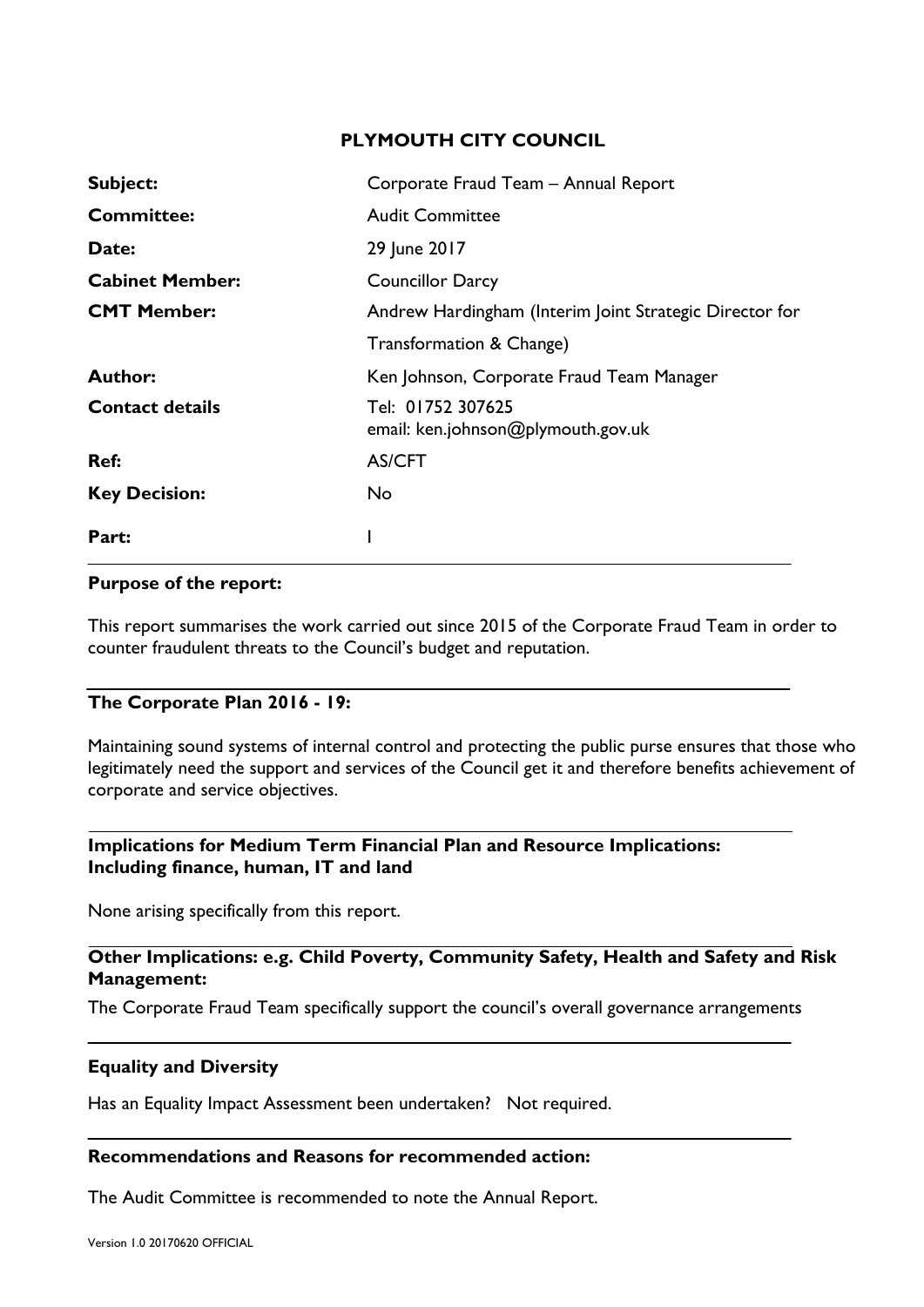# **Alternative options considered and rejected:**

Effective counter fraud processes are an essential element of internal control and as such are an important element of good corporate governance. For this reason alternative options are not applicable.

### **Published work / information:**

Protecting the English Public Purse 2016 published by The European Institute for Combatting Corruption and Fraud (TEICCF).

### **Background papers:**

| <b>Title</b> | Part | Part II | <b>Exemption Paragraph Number</b> |  |  |  |  |  |  |  |
|--------------|------|---------|-----------------------------------|--|--|--|--|--|--|--|
|              |      |         |                                   |  |  |  |  |  |  |  |
|              |      |         |                                   |  |  |  |  |  |  |  |
|              |      |         |                                   |  |  |  |  |  |  |  |

### **Sign off: Councillor Darcy**

| Fin                                                                                  | PI1718.<br>48 | Leg | $DVS2$   Mon<br>8369 | Off | <b>HR</b> |  | Assets |  |  |  | Strat<br>Proc |  |
|--------------------------------------------------------------------------------------|---------------|-----|----------------------|-----|-----------|--|--------|--|--|--|---------------|--|
| Originating SMT Member, Interim Joint Strategic Director for Transformation & Change |               |     |                      |     |           |  |        |  |  |  |               |  |
| Has the Cabinet Member(s) agreed the contents of the report? Yes                     |               |     |                      |     |           |  |        |  |  |  |               |  |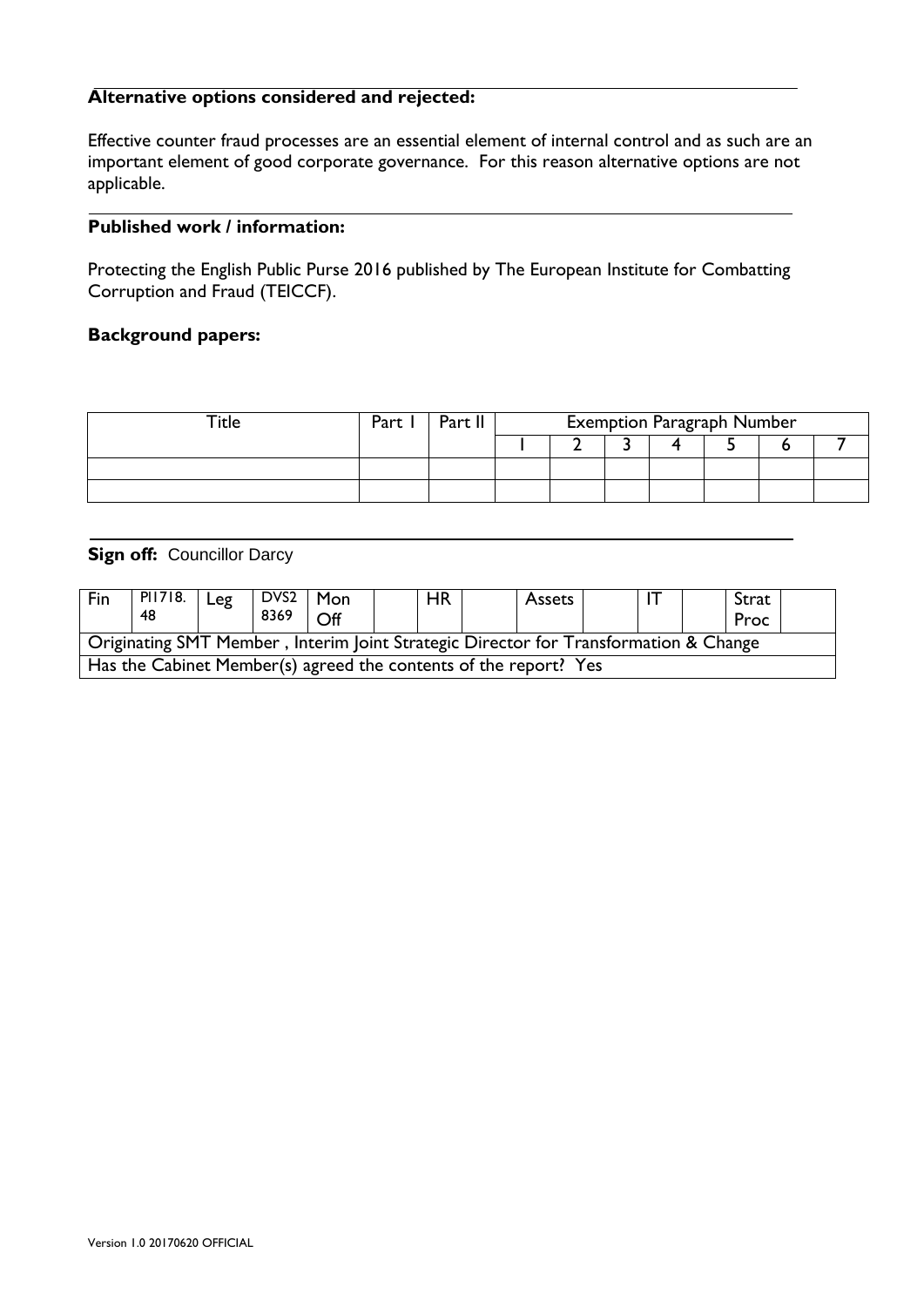# **1.0 Introduction**

- **1.1** Fraud encompasses an array of irregularities and illegal acts characterised by intentional deception with intent to make a gain or cause a loss, or to expose another to a risk of loss. It can be perpetrated for the benefit of an individual or to the detriment of Plymouth City Council and by persons outside as well as inside the Council.
- **1.2** Plymouth City Council's Corporate Fraud Team is the only fully qualified investigation team left in the Devon area.

# **2.0 Background**

- **2.1** Plymouth City Council's Corporate Fraud Team was established in June 2014 and consisted of individuals who were previously the Benefit Fraud Team situated within Revenues and Benefits in the Customer Services Department.
- **2.2** It was felt by senior managers that the Corporate Fraud function was of value in protecting other areas of the Council's business and this decision was made easier as the Benefit Fraud Team had already started diversifying into other areas such as Blue Badge and Social Housing fraud.

# **3.0 Areas of Fraud Investigation**

- **3.1** As part of its ongoing commitment to countering fraud in the Plymouth and surrounding area, the Corporate Fraud Team has undertaken investigations in the following areas:
	- Council Tax Support
	- Blue Badge misuse
	- Social Housing Fraud (involving our partner Registered Social Landlords)
	- Insurance fraud
	- Bus pass misuse
	- Parking Permit selling
	- Direct Payment Scheme in Adult Social Care
	- Non-domestic rates
	- Internal cases
- **3.2** Counter fraud work is notoriously difficult to effectively and accurately quantify due to the nature of the offences. We may never know exactly how much money the detection of fraud has saved the Authority as many of the fraudulent activities listed above could have continued over a period of time.
- **3.3** The Corporate Fraud Team will continue to work closely with all departments to ensure that fraud risks are minimised and wherever possible those found committing offences are dealt with.

# **4.0 Achievements**

- **4.1** We have had some positive prosecution results which are detailed in Appendix A of this report.
- **4.2** The Team organised and ran a very successful Devon Social Housing Fraud project from start to finish in December 2015, quadrupling the initial investment of £200k obtained from the Department for Communities and Local Government in non-cashable savings.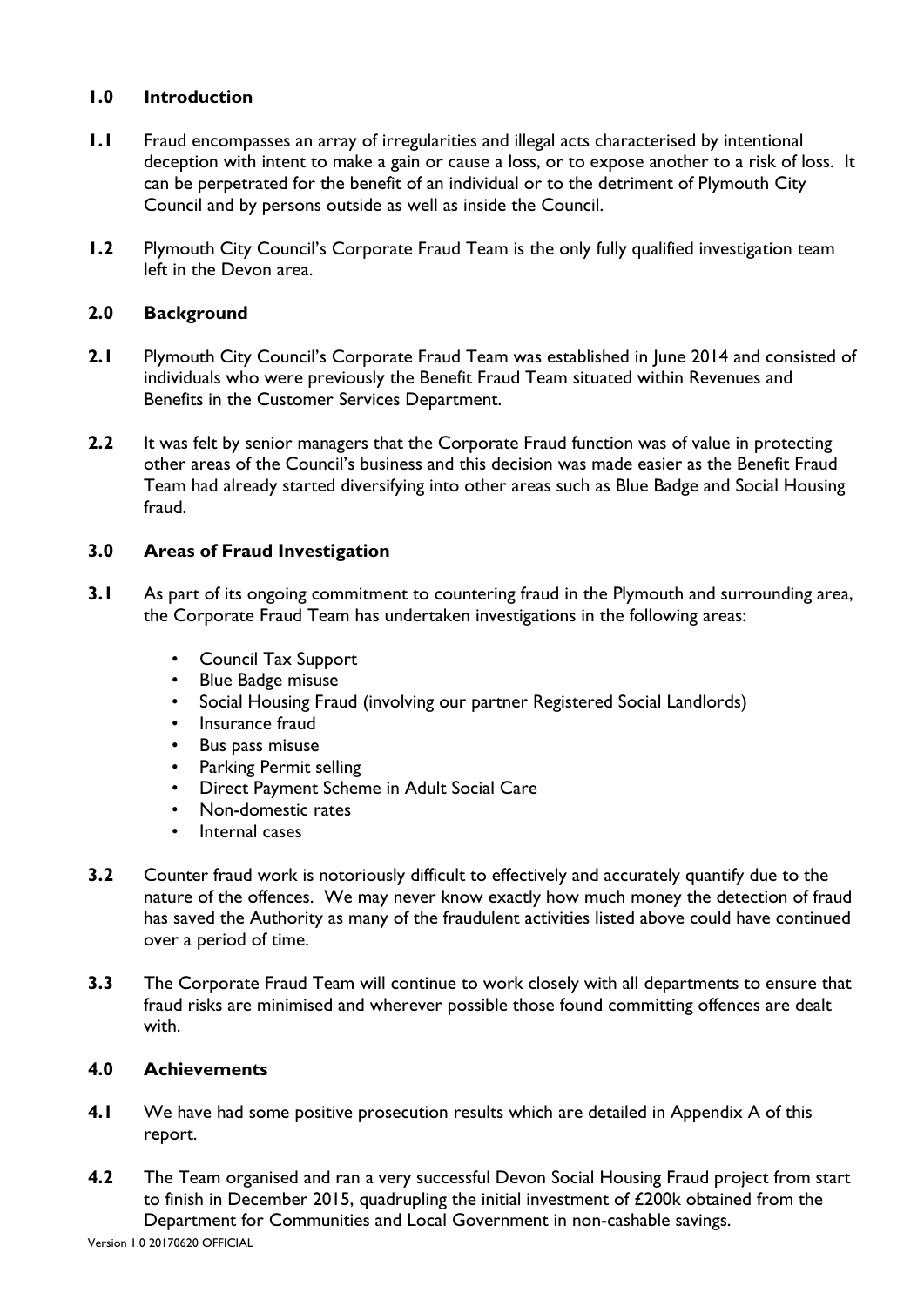- **4.3** The Corporate Fraud Team are in the process of commercialisation and are offering their professional services to other Local Authorities and partners in an attempt to generate income for the Council as well as achieving savings along the way.
- **4.4** In order to market our services and showcase our capability a fraud awareness event "Being" Honest About Fraud" took place on 18 July 2016. This event was organised to highlight the following:
	- Size and the potential fraud issues in the Public Sector in the South West;
	- Progress the proposal of setting up a "South West Peninsula Fraud Hub", by involving all interested parties from around the region;
	- Showcase our capability in being able to deal with Devon's issues around combatting fraud;
	- Highlight the lack of counter fraud capability in the rest of Devon;
	- Offer our commercial services for a complete "Anti-Fraud Service" to our fellow Local; Authorities and their partners in Devon at a cheaper rate than they can do it for themselves.
- **4.5** Delegates were present from Cornwall Council, East Devon District Council, Devon Audit Partnership, NHS Fraud Team SW, Torbay Council, Exeter City Council, Teignbridge District Council, South Hams and West Devon District Council, Devon and Cornwall Police, Plymouth Community Homes, Westward Housing Association, Teign Housing Association and Devon and Cornwall Housing Association.
- **4.6** The formal feedback response was very encouraging with the overwhelming majority of delegates marking the event as 'good or 'very good'. Most have also declared that they would like to be involved in setting up the 'South West Peninsula Fraud Hub' with us and would be interested in finding out more about the services that we can offer.

# **5.0 Focus for 2017/18**

- **5.1** The following areas of work will be the focus for the coming year:
	- Creation of a compulsory eLearning package to raise fraud awareness throughout the Council to be included in the induction process for new staff;
	- Implementation of new Counter Fraud Policy and Strategy;
	- Presentation for Team Plymouth to maximise awareness of fraud issues to senior management;
	- Pursue commercial opportunities to sell fraud investigation services to other public bodies;
	- Work towards formal accreditation of the Corporate Fraud Team (ISO9002);
	- Undertake formal risk assessment of all Council business to establish high risk areas and areas of quick win, cost savings in conjunction with Devon Audit Partnership;
	- Maximise ongoing publicity.

### **6.0 Conclusion**

**6.1** Organisational reputational damage should not be overlooked nor the effect on public confidence when attempting to measure the effectiveness of a counter fraud capability.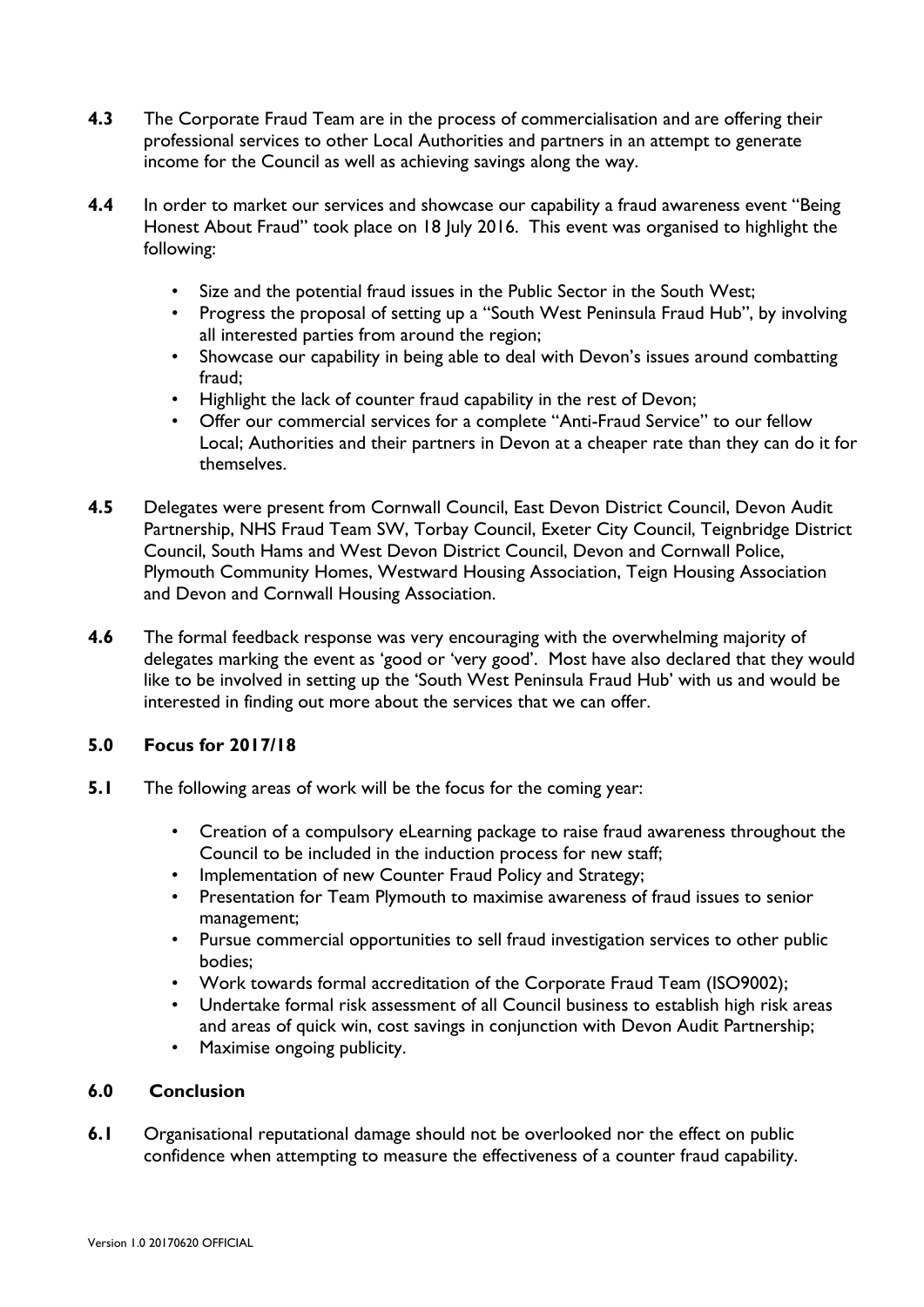- **6.2** Plymouth City Council can take pride in the fact that the majority of its citizens fully support the use of a Corporate Fraud Team, this has been evident in all contact that the team have had with the public, even with the majority of those being investigated.
- **6.3** The problem of fraud is a large one, which is constantly changing and evolving. The Corporate Fraud Team is committed to the challenge and will endeavour to ensure that Plymouth City Council's services are given to those who genuinely need them.
- **6.4** The Corporate Fraud Team will continue to adapt flexibly to any and all future fraudulent threats and look to lead the South West Peninsula in combatting fraud.
- **6.5** A full report will be presented to the next meeting of this Committee giving more detailed information on the type and costs of fraud investigated, including information on the scale and cost of fraud nationally.

### **7. Recommendation**

**7.1** It is recommended that the Audit Committee note the Annual Report.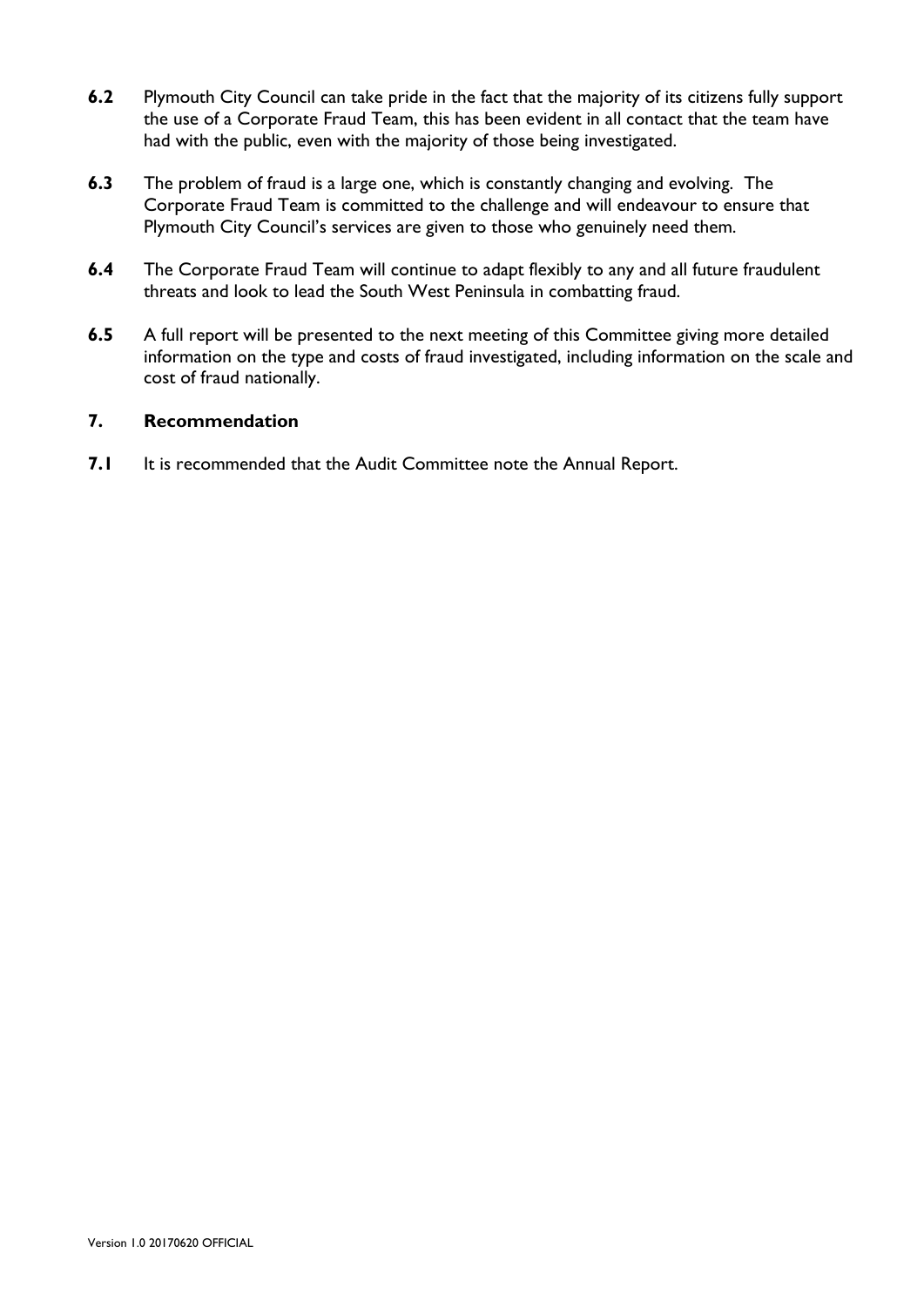# **PLYMOUTH CORPORATE FRAUD TEAM PROSECUTION CASE STUDIES**

# **1. Taunton Crown Court 06.07.15**

Our part in this case was for over £4k Council Tax Support overpayment and was a small part in a very large picture of dishonesty and crime. Due to the Council's and DWP's co-operation with Devon and Cornwall Police, the individuals concerned have criminal offences on their record. The lead investigators in this case all showed great cross working ability between stakeholders.

Sentencing:

Mr M was sentenced to 22 months imprisonment (to run concurrently with a drugs conviction of 18 years);

Ms B was sentenced to 12 months imprisonment (suspended for 18 months) and home curfew on tag for 4 months.

# **2. Plymouth Magistrates Court 28.08.15**

This case involved the Social Housing Fraud Team who forms part of the Corporate Fraud Team in Plymouth. On this occasion Plymouth brought the prosecution as part of its work with the Devon Social Housing Fraud Forum which is made up of other local authorities and social landlords in Devon to tackle tenancy fraud. Although this particular case involves a defendant and offences in Exeter who illegally sublet his local authority council flat when he was living elsewhere, Plymouth takes the lead in prosecuting housing fraud in Devon.

Sentencing:

Mr R was fined  $\pounds$ 100 per offence, a victim surcharge of  $\pounds$ 20 and prosecution costs of  $\pounds$ 450, making  $f610$  in total

# **3. Plymouth Magistrates Court 18.09.15**

Miss N committed an offence on 01.10.14 by using a disabled persons blue badge to obtain free parking in Tavistock Place. The blue badge belonged to her father in law who had died 12 months previously.

Sentencing:

Miss N pleaded guilty to the Fraud Act offence and was given a 12 month conditional discharge and ordered to pay £200 towards costs.

# **4. Plymouth Magistrates Court 11.12.15**

Ms H received an overpayment of housing benefit totalling £18,704.93 by dishonestly failing to report a change in her household which she knew affected her benefit entitlement over 10 years.

Sentencing:

Ms H admitted the offences and was sentenced to 16 weeks imprisonment, suspended for 12 months, a £80 victim surcharge and the Council were awarded £450 costs.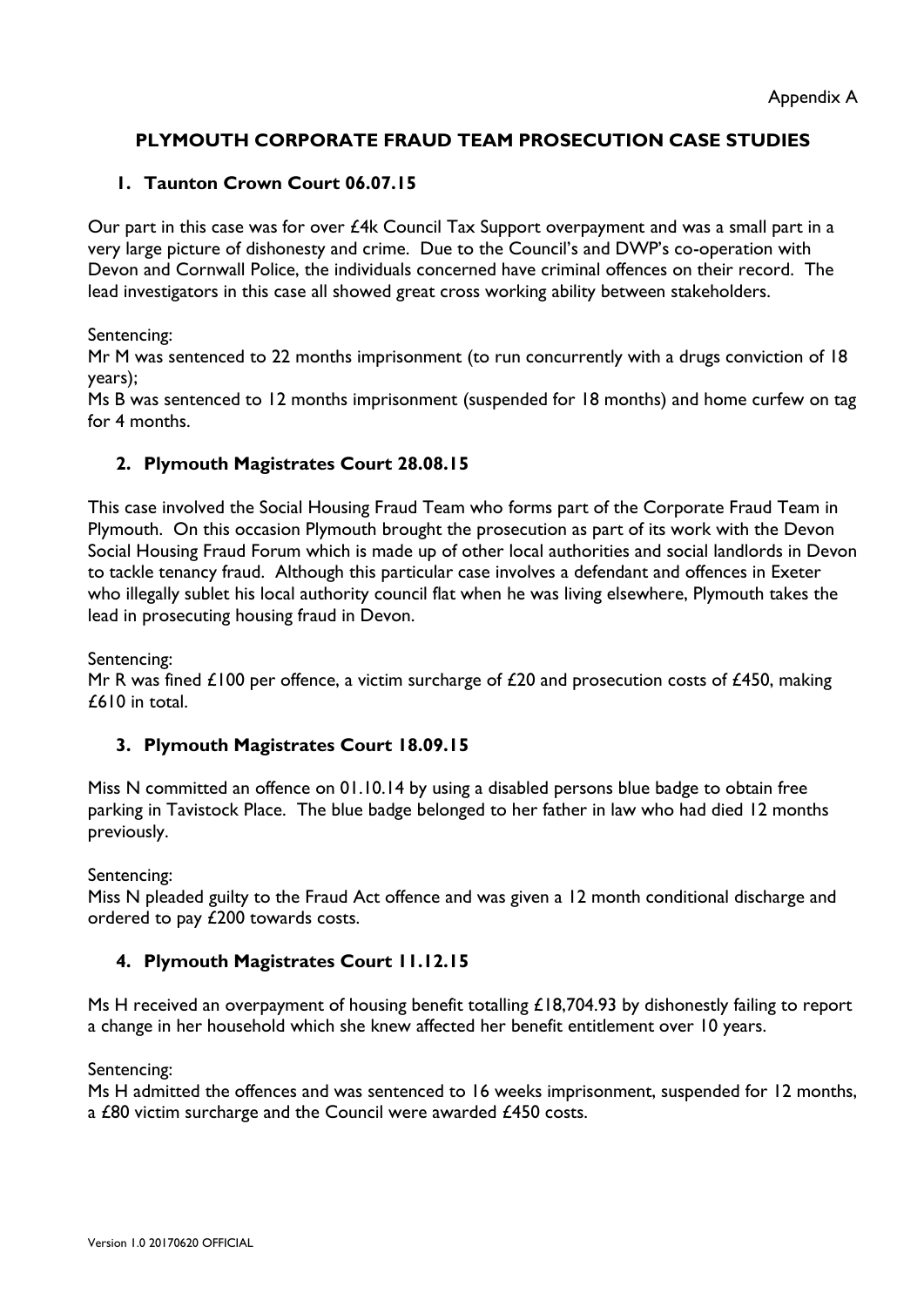# **5. Plymouth Magistrates Court 22.01.16**

As part of our ongoing casework for the Devon Social Housing Fraud Group, we received an allegation that Mrs A was subletting her home in connection with the boyfriend's bed and breakfast business in the Teign area of Devon.

Sentencing:

Mrs A pleaded guilty and was prosecuted for 2 charges contrary to the Housing Act Section 171 and sentenced to a fine of £800, Council court costs of £450 and victim surcharge of £40 totalling a fine of £1,290. The property has been returned to Teign Housing and will be re-let.

# **6. Plymouth Magistrates Court 12.02.16**

Mr S lied by stating that he had no recent criminal convictions in order to obtain a Social Housing property when, amongst others, he had a string of recent criminal convictions for possession of drugs

Sentencing:

Mr S pleaded guilty and was sentenced to 120 hours unpaid work to be completed within 12 months, £450 costs and £60 victim surcharge.

# **7. Plymouth Magistrates Court 10.06.16.**

Mr T, Concessionary Bus Travel misuse.

This person used a vulnerable elderly ladies concessionary bus pass to obtain free bus travel on at least 5 occasions. Although the cost to PCC was not large, the nature of the offence required serious action. PCC spends millions of pounds every year to enable some of the most vulnerable in our society to be able to maintain their independence and mobility and this was a flagrant attack on this initiative. This case has also resulted in many more cases being highlighted and actioned. This sort of prosecution is a first outside of London to our knowledge.

Sentencing:

Fine £40, costs: £50 and victim surcharge £20.

# **8. Plymouth Magistrates Court 29.11.16.**

### Mr R, Blue Badge Fraud

The offender in this case used his father Blue Badge in order to park in the centre of Plymouth to go to when his father had died 12 months prior. He admitted to misusing his late father's Blue Badge in this way on previous occasions. He admitted that he had acted dishonestly and knew that what he was doing was wrong.

Sentencing:

£80 fine, £20 victim surcharge and prosecution costs of £450 for PCC making a total of £550. It was also confirmed in the court that Mr R would be dismissed from his employment in a professional firm in Plymouth and that he would also have to stand down as a Scout Leader in Dartmouth where he lived.

# **9. Plymouth Magistrates Court 04.01.17**

Mr K, Social Housing Fraud – Illegal sublet.

Lived and worked in Manchester for 3 years whilst subletting a local social housing property to more than one acquaintance during that time.